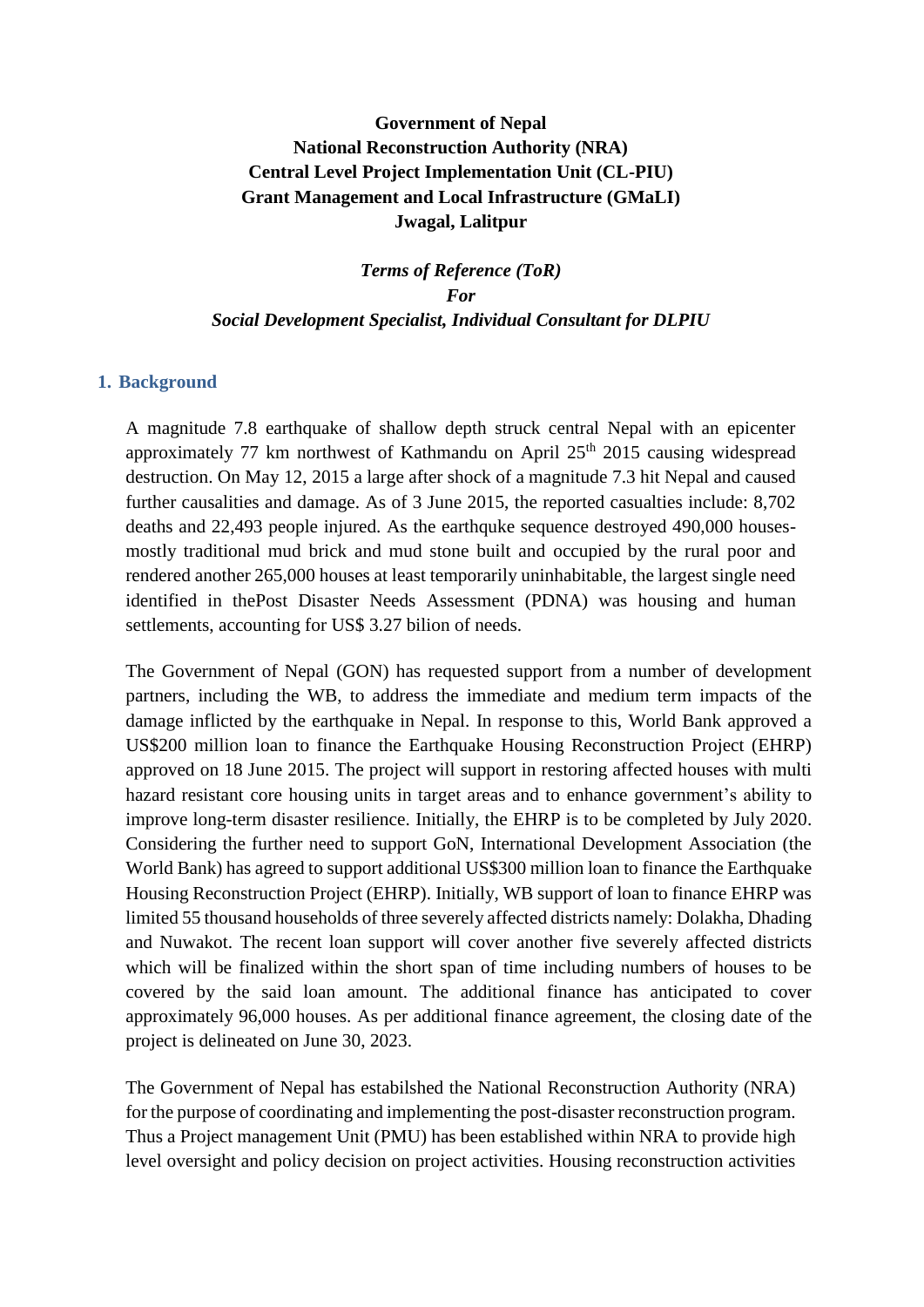will be implemented by dedicated Project Implementation Units (PIUs) in Central Level Project Implementation Unit (CLPIU) of Building and in Central Level Project Implementation Unit (CLPIU) of Grant Management and Local Infrastructure (GMaLI) under the NRA.

NRA has already established a Central Level Project Implementation Unit (CL-PIU) at centre and District Level Project Implementation Unit (DL-PIU) at districts. CL-PIU is implementing safeguard activities in 11 districts of severly affected districts. Through the second additional financing 17 less affected districts are also elegible to use the IDA Loan and need to be implemented ESMF. As per the requirement, the CL-PIU intends to hire Five (5) Individual consultants on cluster basis for 17 less affected districts as **Social Development Specialist**, hereafter referred to as the Consultant.

#### **2. Objective of the assignment**

The NRA/PMU is preparing to restore and improve the living condition of the victims of the earthquake by reconstructing the destroyed and damaged houses with an adequate seismic standard in the districts severely affected by the earthquake, thereby contributing to sustainable socio-economic development of the region and build back better.

The main objective of hiring the Consultant is to assist the DL-PIUs to oversee the social management processes for the Project.

#### **3. Tasks and responsibilities**

- Assist DL-PIU to analyze social risks, social issues and integrate it into the planning and implementation of the project activities.
- Undertake frequent field visits in project area, RM/M and affected settlements and held supervision meetings and consultations to plan, implement and monitor participatory aspects of the project components;
- Facilitate in the process of formation of ward Level Grievances Management Committee, RM/M level Grievance Management Committee;
- Coordinate with Local Partner Organizations(POs), field Staff, consultants, and contractors and guide them in addressing social inclusion and equity issues, needs of special populations, gender issues, and issues relating to land acquisition, voluntary land donation and resettlement;
- Carry out social screening and prepare Vulnerable Community Development Plans (VCDP), Resettlement Action Plans (RAP) and Environmental and Social Management Plan(ESMP) in close coordination with Partner Organizations (Pos), Environmental Consultant and other project staff which shall be implemented based on the Environmental and Social Management Framework (ESMF), Vulnerable Community Development Framework (VCDF) and the Resettlement Policy Framework (RPF) prepared by the Government of Nepal for the EHRP.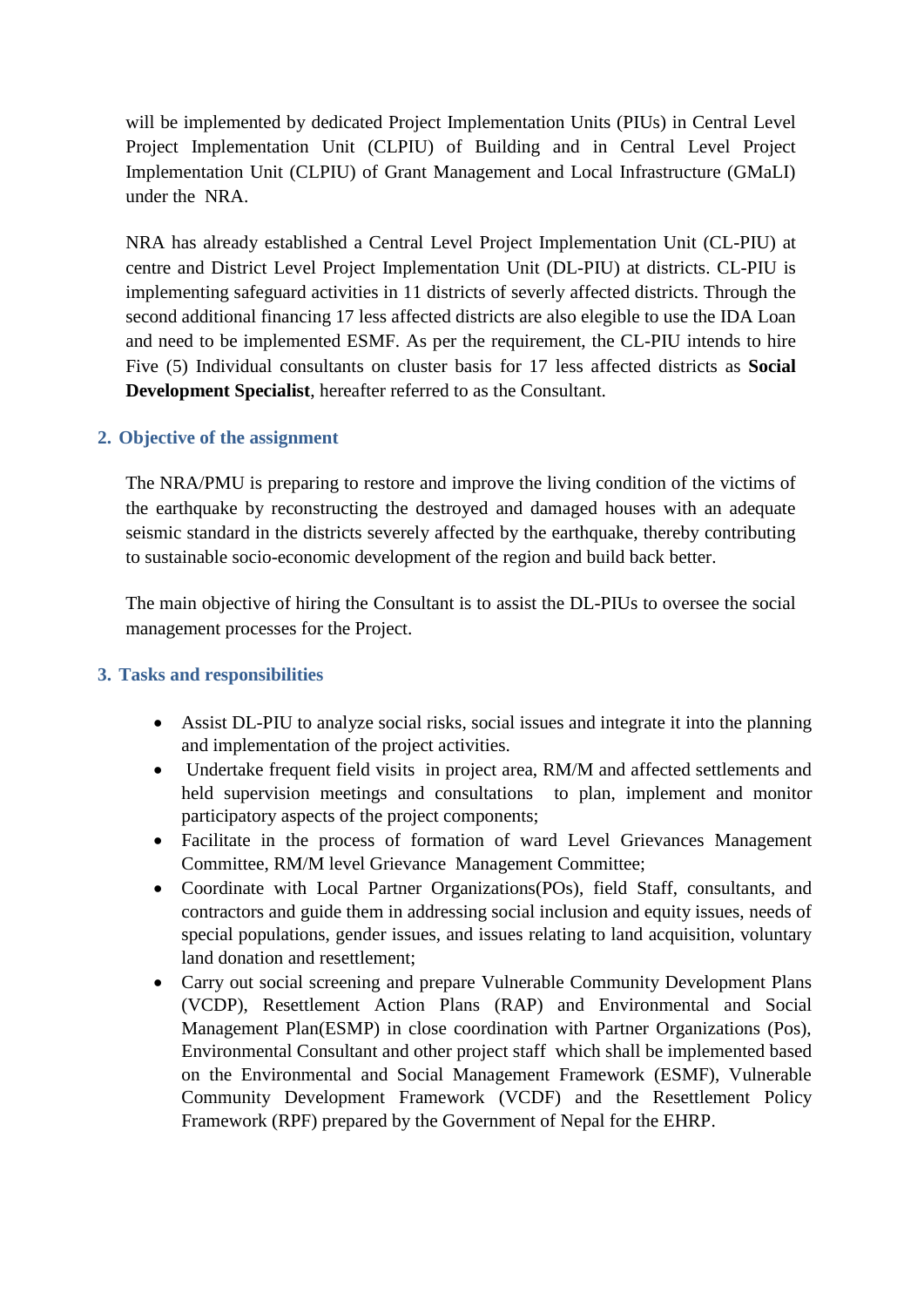- Submit prepared VCDP, RAP, ESMP to DCC/DTO/RM/M for approval and forward it to CL-PIU for review and incorporating suggestions for future actions as per needed.
- Monitor the implementation of the VCDP/ RAP and assess and ensure their compliance with the Environment and Social Management Framework (ESMF), Resettlement Policy Framework (RPF) and the Vulnerable Community Development Framework (VCDF) and participate in the evaluation of POs and firms with social support responsibilities.
- Support to prepare and implement training and capacity building plans of the project staff to address social issues associated with the project and orientation trainings for other project related staffs including members of the PIU as provisioned in ESMF and based on porject requirements.
- Assist DLPIU to review and verify project level ESMPs at the Municipal level, through local level consultation and site visits.
- Responsible to prepare a separate ESMP for any special environmental and social cases not covered by the project level ESMP
- Organize municipal level consultation and validation as a part of implementing project level ESMPs
- Assist DL-PIU in implementation of social safeguard principles and policies paying with special attention of vulnerable groups, women headed households, children, poor, indigenous and tribal groups, landless people.
- Liaise closely with the Senior Social Development Specialist for generating necessary information as required and guidelines for technical enhancement.
- Continuously interact with the NGOs, community groups and local people involved in the project;
- Assist the supervision team/client/donor in establishing dialogue with the affected communities and ensure that the social concerns and suggestions from such interactions are incorporated and implemented in the project;
- Assist Social Development Specialist/CLPIU to review the social performance of the project through site visits and to assess the periodic environmental and social reports submitted by PoS/out sourcing consultant;
- Prepare project level environmental reports (monthly, quarterly, half yearly and annual) as necessary and submit to CLPIU;
- Document good practices and lessons learned for dissemination within the GoN and externally;
- Assist Social Development Specialist/CLPIU to prepare social due diligence reports as necessary;
- Any other relevant activity pertaining to scope and objective of assignment designated by the GMaLI DL-PIU/CL-PIU to ensure proper implementation of the Social measures in the project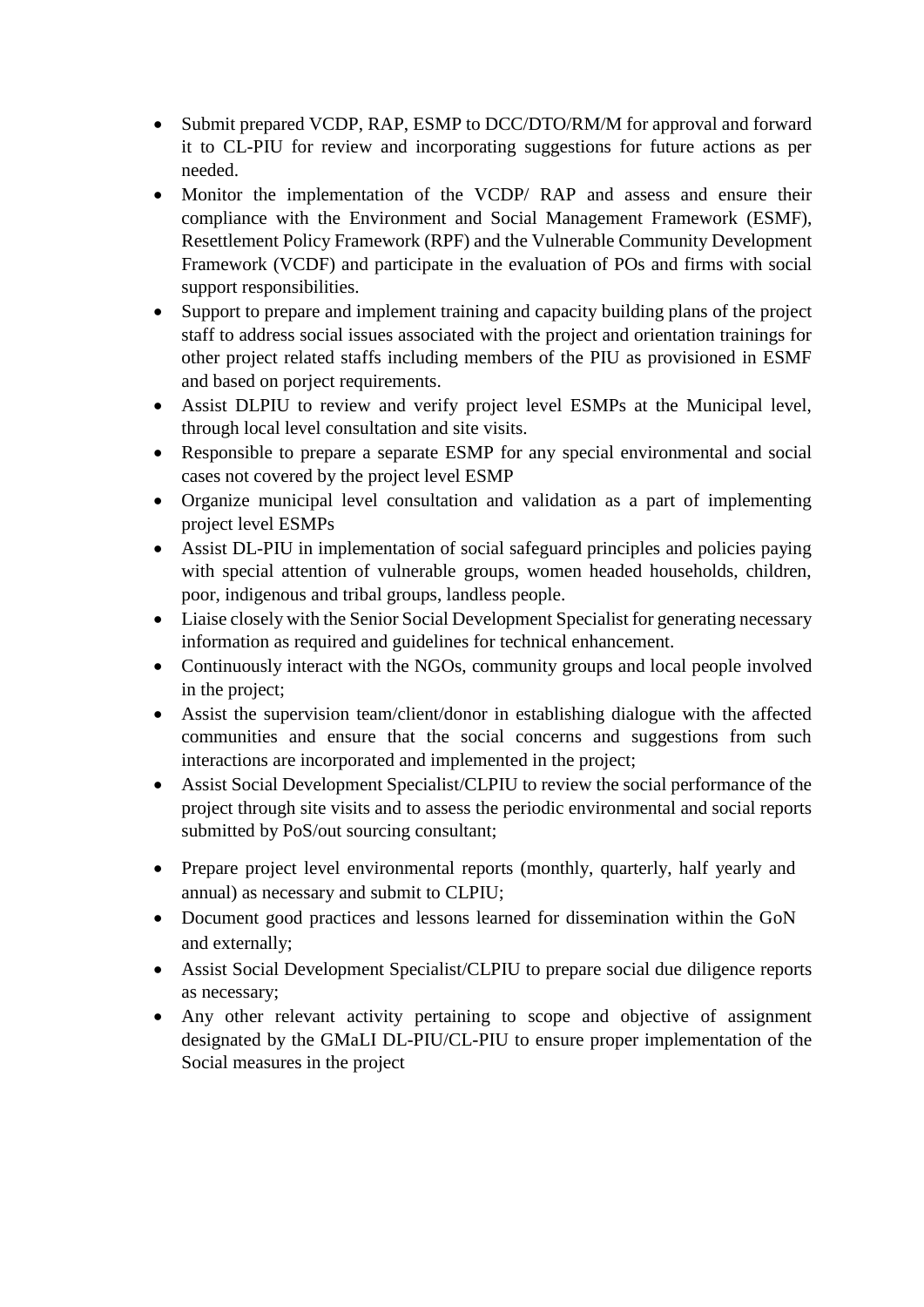#### **4. Management of Assignment**

The GMaLI, DL-PIUs should report to CLPIU on SDS work performance. The Consultant will work in close coordination with the GMaLI and Building DL-PIUs, M/RM, etc.In order to accomplish the roles and responsibility in timely manner, s/he has to start the work immediately after signing the contract agreement. The Consultant is responsible for coordination with GMaLI and Building DL-PIUs and other stakeholders. Similarly GMaLI DL-PIU will facilitate the Consultant to coordinate with stakeholders/offices. The Consultant shall perform the task under the guidance of GMaLI DL-PIU. S/he will report to CLPIU through the GMaLI DL-PIU and s/he will be required to spend the entire assignment period on proposed cluster/districts, with frequent visit to project district/site as per the requirement.

#### **5. Selection of the Consultant**

A Consultant will be selected in accordance with "The World Bank's Procurement Regulations for IPF Borrowers: Procurement in Investment Project Financing Goods, Works, Non-Consulting and Consulting Services, July 2016 (Revised November 2017), Section VII: Approved Selection Methods Consulting Services/ Para 7.36 & 7.37: Open Competitive Selection of Individual Consultants".

#### **6. Duration of Assignment**

The duration of the consultant's services shall be 9 months.

# **7. Payment to Consultant**

Payments toward monthly remuneration will be made based on the time sheet supported by progress reports. The out of pocket expenses shall be paid after completion of said task and upon submission of bills or invoices and said reports.

# **8. Office Space, Equipment and other Logistic Support**

The office space, equipment and other relevant facilities shall be provided by DL-PIU as per the contract agreement. The DL-PIU office will assist in obtaining all available reports, materials and data necessary and facilitate the Consultant for access to stakeholders/offices for the efficient execution of the assignment.

# **9. Minimum Qualification Requirements**

• Minimum Master Degree in Social Sciences (Sociology, Anthropology, Rural Development and Development Study) from a recognized University/institution with minimum 5 years of general experience.